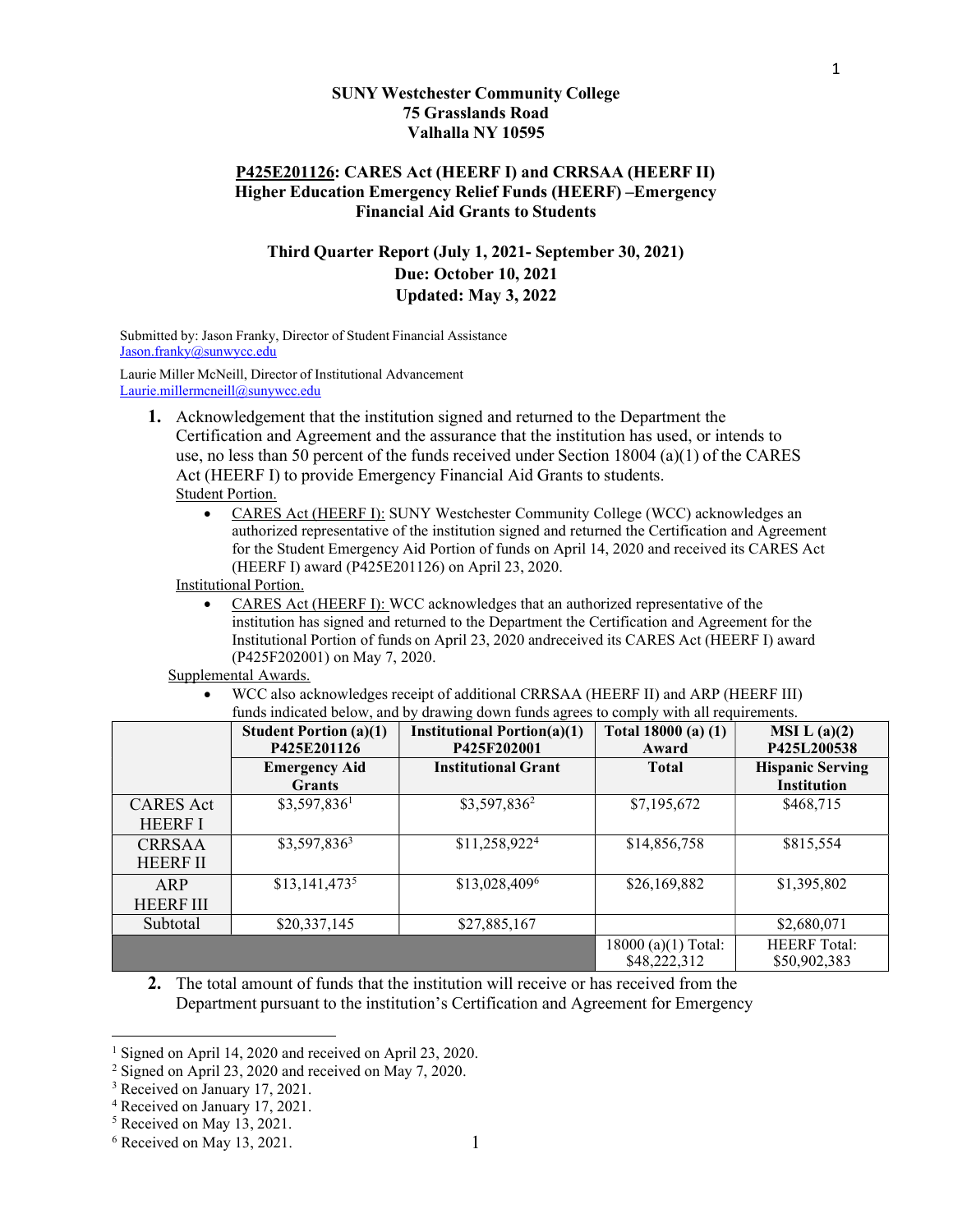Financial Aid Grants to Students.

The total funds awarded under the 18004(a) (1) allocation under the CARES Act (HEERF I), CRRSAA (HEERF II), and ARP (HEERF III) for Emergency Financial Aid Grants for Students is \$20,337,145 (Grant P425E201126). The breakdown by CARES, CRRSAA and ARP can be found in the table above.

- 3. The total amount of Emergency Financial Aid Grants distributed to students under Section 18004(a)(1) within the third quarter (Q3-July 1, 2021-September 30, 2021).
	- WCC distributed a total of \$7,064,665.39 in Emergency Financial Aid grants to students within Q3 2021 (July 1, 2021 – September 30, 2021).
	- WCC has distributed a total of \$15,878,127.14 in Emergency Financial Aid grants to students since the inception of the program.

# 4. Estimated Total Number of Eligible Students

WCC has determined an estimated total of  $\frac{5.433}{1.6}$  students at the institution are eligible to participate in programs under Section 484 in TitleIV of the Higher Education Act of 1965 and thus eligible to receive Emergency FinancialAid Grants to students under Section 18004(a)(1) of the CARES Act.

# 5. Total Number of Students Received Emergency Financial Aid Grant

- WCC disbursed 5,433 Emergency Financial Aid Grants to students (duplicated) students  $(4,421$  unduplicated) under Section 18004 (a)(1) within the third quarter Q3 (July 1, 2021 - September 30, 2021).
- WCC has disbursed 14,277 Emergency Financial Aid Grants to students since the inception of the program.

## 6. Method to Determine Emergency Financial Aid Grants

WCC is required to receive SUNY System final policy and procedure approval for the distribution of the Student Emergency Financial Portion of HEERF Cares Act funds.

WCC's Method for determining Emergency Financial Aid Grants has been updated four times as a result of SUNY guidance since the grant began: Award Round 1/Method 1 (June 1, 2020 – August 28, 2020). Award Round 2/Method 2: for August 28,2020 – October 29, 2020; Award Round 3/Method 3: for October 29, 2020 – September 12, 2021); and Award Round 4/Method 4 (September 13, 2021 to Present).

The method to determine Emergency Financial Aid Grants reported for Q3 ending September 30, 2021 was Award Round 3/Method 3 up to September 12, 2021 and Award Round 4/Method 4 on and after September 13, 2021. Both sets of methods are presented below. Previous award methods can be found in prior reports.

# AWARD ROUND 4: METHOD 4 for Student Eligibility for the Period September 13, 2021 – Present (September 30, 2021):

# SUNY Westchester Community College has prioritized awarding of Emergency Financial Aid Grants to its students in the following manner:

Beginning September 13, 2021, students enrolled in Fall 2021 and who are Title IV(PELL) eligible will be notified of the availability of ARP Act Funding (This will continue for Spring 2022 until funds are exhausted).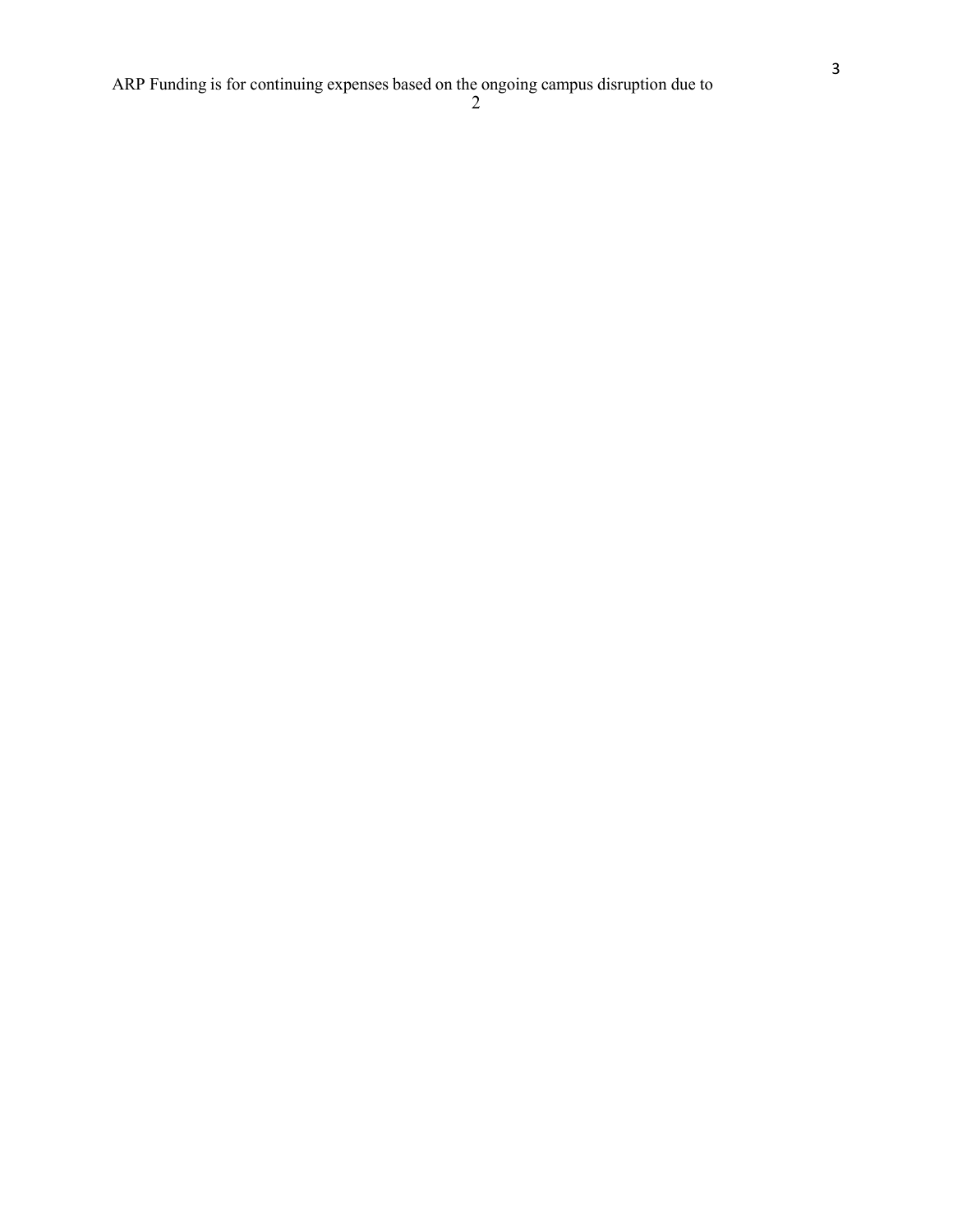COVID-19. Expenses include but are not limited to technology needs including laptops and associated conferencing equipment (headphones, better speakers, larger monitor, etc.) and software, Wi-Fi and associated utilities, course materials, etc. Students must complete a certification statement on the college's website to attest and certify that they are COVID-19 impacted to be eligible to receive funds.

|                   | <b>EFC Range</b><br>$0 - 2.923$ | <b>EFC Range</b><br>$2,924 - 5,846$ | <b>EFC Range</b><br>$5,847 - 8,769$ | <b>EFC Range</b><br>$8,770 - 11,692$ | <b>EFC Range</b><br>$11,693 - 14,615$ |
|-------------------|---------------------------------|-------------------------------------|-------------------------------------|--------------------------------------|---------------------------------------|
| <b>FT</b> Student | \$1,480.50                      | \$1,316.00                          | \$1,151.50                          | \$987.00                             | \$822.50                              |
| <b>Awards</b>     |                                 |                                     |                                     |                                      |                                       |
| <b>PT</b> Student | \$1,151.50                      | \$987.00                            | \$822.50                            | \$658.00                             | \$493.50                              |
| <b>Awards</b>     |                                 |                                     |                                     |                                      |                                       |

Awards will be made to eligible students based on the tiered structure below:

Notifications will go out via email (MYWCC and personal accounts) with instructions forthe completion of the Certification Statement. Students will confirm they are COVID impacted through this Certification Statement (electronic and/or paper).

# AWARD ROUND 3: METHOD 3 for Student Eligibility for the Period October 29,2020 – Present (September 13, 2021):

# SUNY Westchester Community College has prioritized awarding of Emergency Financial Aid Grants to its students in the following manner:

Beginning October 29, 2020, students enrolled in Fall 2020 and who are Title IV(PELL) eligible will be notified of the availability of CARES Act Funding (This will continue for Spring 2021 until funds are exhausted).

CARES Act Funding is for continuing expenses based on the ongoing campus disruptiondue to COVID-19. Expenses include but are not limited to technology needs including laptops and associated conferencing equipment (headphones, better speakers, larger monitor, etc.) and software, Wi-Fi and associated utilities, course materials, etc. Studentsmust complete a certification statement on the college's website to attest and certify that they are COVID-19 impacted to be eligible to receive funds.

Awards will be made to eligible students based on the tiered structure below, wherebyTier 1 and 2 meet SUNY Priority 1 (Pell eligible, high need, low estimated family contribution).

- o Tier 1 PELL eligible students who have a 0 EFC -award is \$1,400.
- o Tier 2 PELL Eligible students who have an EFC greater than 0 on the 2020- 21FAFSA-award is \$700.
- o Note: Previous Fall 2020 awards which are lower than stated above will beadjusted to reflect these amounts.

Notifications will go out via email (MYWCC and personal accounts) with instructions forthe completion of the Certification Statement. Students will confirm they are COVID impacted through this Certification Statement (electronic and/or paper).

# 7. Institutional Instructions, Directions, or Guidance to Students

SUNY Westchester Community College has distributed the following communication to students for Award Round 4/Method 4: (September 13, 2021- Present) 3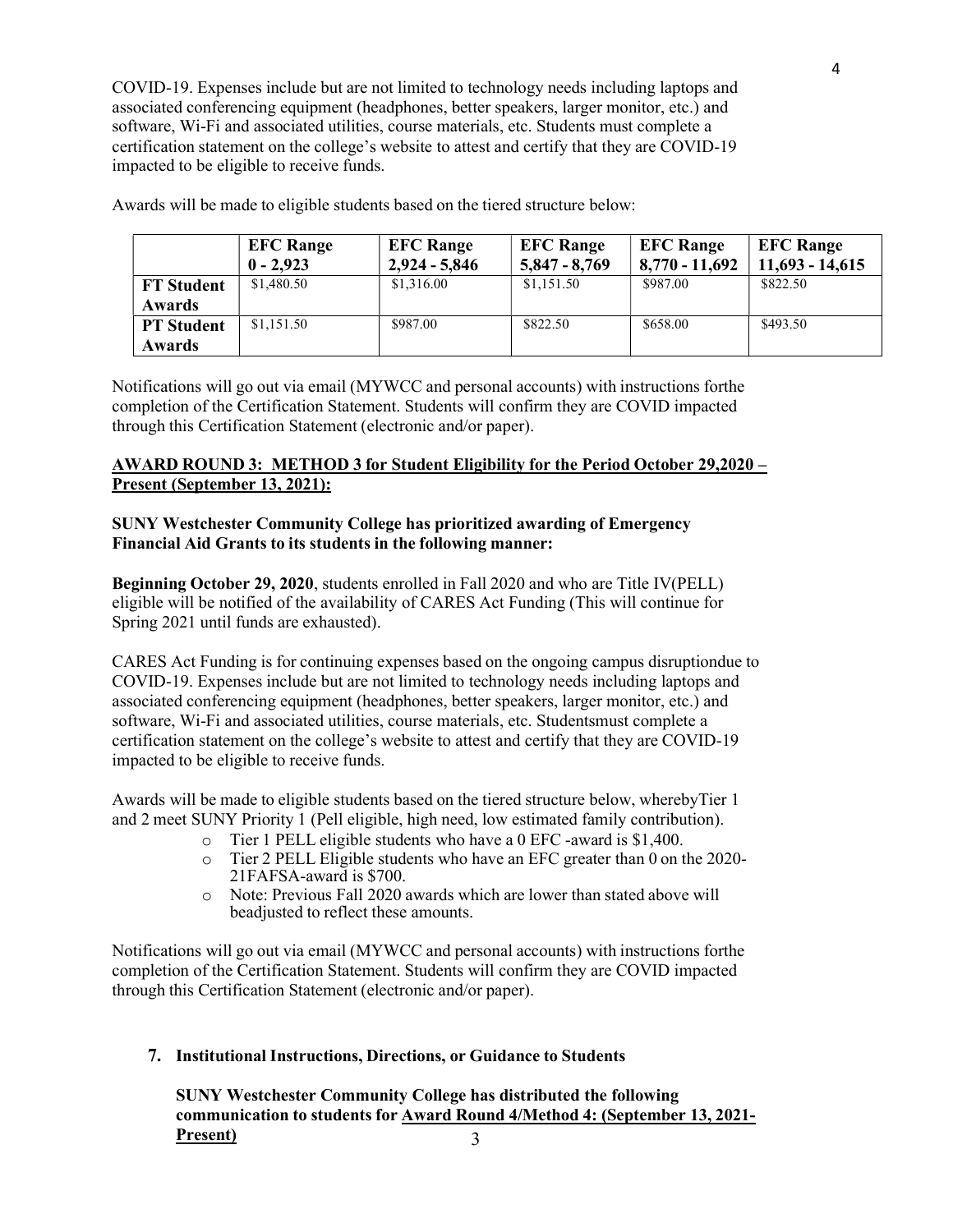#### Institutional Instructions:

All eligible students will be informed according to the campus plan approved by SUNY as follows: New students and students already enrolled for fall and for continuing students are notified of the availability of CRRSAA and ARP Student Emergency Aid through via email, website, phone calls, direct mailand other outreach. Prospective CRRSAA and ARP grant recipients will be informed about eligibility requirements for receiving the ARP grant and how this emergency grant can assist with their educational expenses.

Eligible students who have expenses due to the disruption of campus operations due to COVID 19 include students' ability to cover one or more of the following expenses: housing costs; living expenses; food; healthcare; course materials; technology such as laptops and WIFI; childcare; and transportation.

This grant is available to both new and returning students enrolling in the Fall 2021 and subsequent semesters as funding availability permits.

Students must have a FAFSA on file and meet all Title IV eligibility requirements including SAP. Awards will be applied to the student's financial aid screen and awards will be processed and distributed after the second full week for courses for the semester. This award is not a financial aid package award but an Emergency grant that will not reflect on the students' account to allow for an accurate bill to show on the students' account. Once their registration is confirmed for the fall semester,a direct payment will be sent to their address on file in a form of a check via the Bursars Office.

Awards will be adjusted for any subsequent enrollment changes that increase/decrease full/part-time enrollment.

Students will be notified of the process through communications from Enrollment Management and Community College Relations. Students will be required to complete an affirmation that they have additional expenses due to COVID 19 on the website application.

Awards will be granted in order of FAFSA filing date and student need, until funds are exhausted.

#### SUNY Westchester Community College has distributed the following communication to students for Award Round 3/Method 3: (October 29, 2020 - September 13, 2021).

#### SUNY Westchester Community College has prioritized awarding of Emergency Financial Aid Grants to its students in the following manner:

Beginning October 29, 2020, students enrolled in Fall 2020 and who are Title IV(PELL) eligible will be notified of the availability of CARES Act Funding (This will continue for Spring 2021 until funds are exhausted).

CARES Act Funding is for continuing expenses based on the ongoing campus disruptiondue to COVID-19. Expenses include but are not limited to technology needs including laptops and associated conferencing equipment (headphones, better speakers, larger monitor, etc.) and software, Wi-Fi and associated utilities, course materials, etc. Studentsmust complete a certification statement on the college's website to attest and certify that they are COVID-19 impacted to be eligible to receive funds.

Awards will be made to eligible students based on the tiered structure below, wherebyTier 1 and 2 meet SUNY Priority 1 (Pell eligible, high need, low estimated family contribution).  $\circ$  Tier 1 PELL eligible students who have a 0 EFC -award is \$1,400.